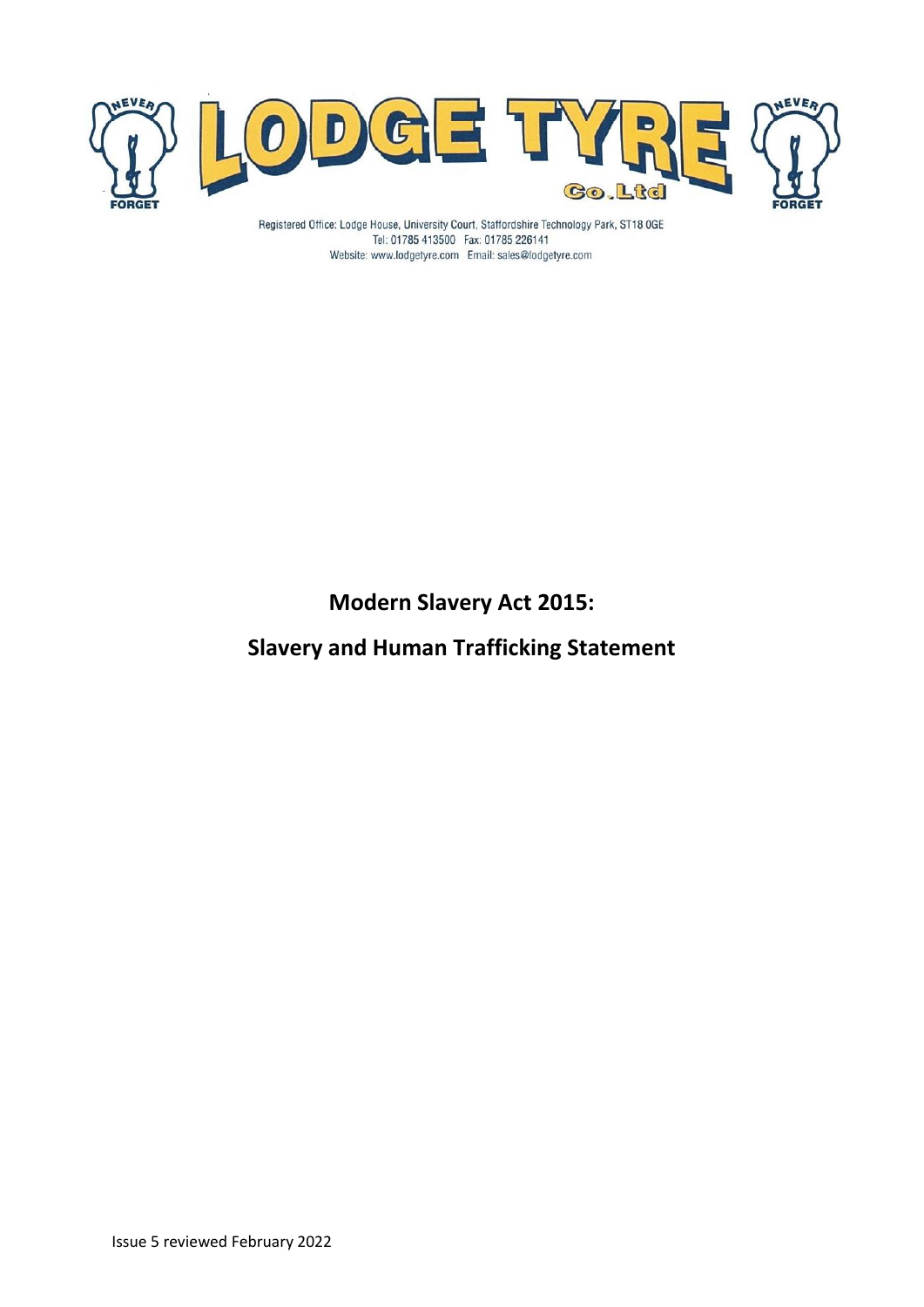#### **Introduction**

This statement is made pursuant to section 54 (1) of the Modern Slavery Act 2015 (the Act) and sets out the steps that The Lodge Tyre Company Ltd (the Company) have taken and will be taking to ensure that slavery and human trafficking is not taking place in any part of our business.

The Company is committed to running its business responsibly, striving to maintain high ethical principles and having respect for human rights. One of our core values is to behave, and to be recognised as a good citizen in the communities in which our business operates. As part of this value we are aware of our legal and moral obligations towards combatting forced, bonded or compulsory labour, human trafficking and other kinds of slavery and are committed to monitoring and improving our practices in this area on an ongoing basis.

The Company does not knowingly conduct business with individuals, agencies or companies that conduct, support, condone or facilitate human trafficking or slavery.

#### **Our business**

The Lodge Tyre Company Ltd was founded by George Edmund Lodge in August 1935, selling car tyres and accessories to what was then an emerging market. From these small beginnings the business has grown into one of the largest independent tyre service provider in the UK, servicing both the commercial and retail markets from our extensive depot network throughout the Midlands, North West, North East and East Anglia. Our extensive service provision is conducted from a fleet of over two hundred and fifty fully equipped service vans, offering a complete tyre management service including mobile fleet support, 24 hour breakdown assistance and commercial wheel alignment. At present there are 400 people employed throughout the Company, with a turnover of £50 million in 2017.

#### **Our policy on slavery and human trafficking**

We are committed throughout the group to high standards of corporate governance which we consider are critical to business integrity and to maintaining investors' trust in us. We expect all of our directors, employees and suppliers to act with honesty, integrity and fairness. Our business principles set out the standards we set ourselves to ensure we operate lawfully, with integrity and with respect for others. As part of this commitment, we are committed to implementing and enforcing effective systems and controls to ensure slavery and human trafficking is not taking place anywhere in our supply chains or in any part of our business. We fully acknowledge our responsibility to respect human rights as set out in the **International Bill of Human Rights** and we are also committed to implementing the **United Nations Guiding Principles on Business and Rights** throughout our operations.

#### **Our supply chain**

Our Company sources a wide range of goods and services from suppliers based both in the UK and overseas. In all of our dealings with those suppliers we strive to ensure that the highest ethical standards are reached at all times. As part of our tendering process, we require our suppliers to support and demonstrate our values, which is an essential component of our approach to Corporate Social Responsibility.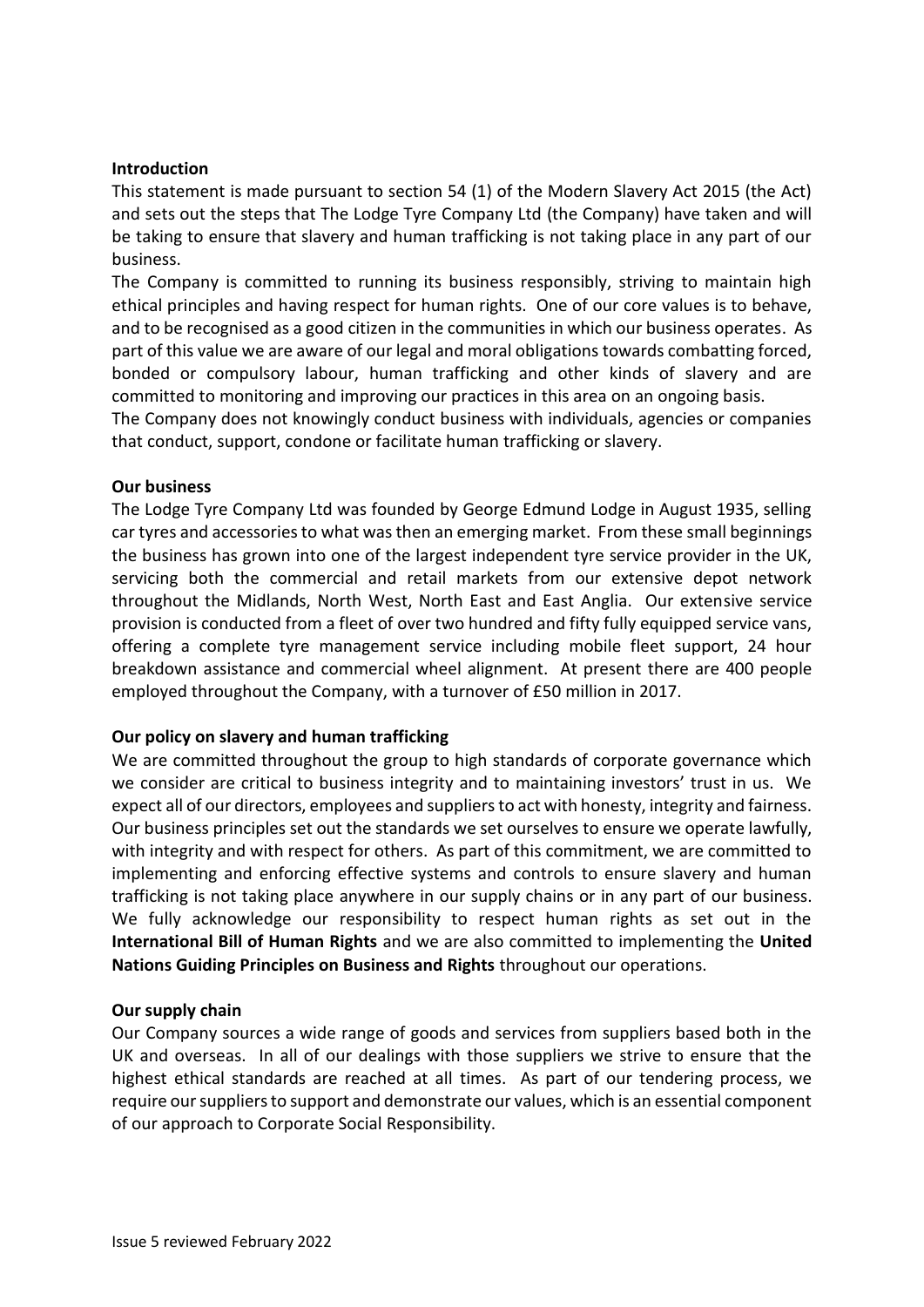#### **Employees and training**

All new employees are subject to pre-employment checks to confirm their identity and eligibility to work in the UK prior to their starting work within the Company. Information is provided to all employees on their statutory rights including sick pay, holiday pay and any other benefits they may be entitled to by virtue of their employment. We pay all our employees at least the living or minimum wage as relevant. These procedures collectively help to address our on-going commitment to protect our employees' human rights and the elimination of all forms of forced and compulsory labour.

To ensure a high level of understanding of the risks of modern slavery and human trafficking in our Company, all Directors have been briefed on the subject and we provide training to relevant members of staff. Through this training, as well as through Group wide internal communications, all employees are encouraged to identify and report any potential or actual wrongdoing that they consider to be negligent, improper or illegal to a designated person. This information will be kept strictly confidential.

## **Further steps and supplier due diligence**

We believe that the risk of slavery and human trafficking within our own organisation is substantially mitigated as a result of our strong collective sense of vision and purpose, our cultural values and commitment to ethical behaviour , supported by our policies and procedures, however, we are not complacent and we recognise that there is always more than can be done. We will continuously seek to develop our practices where possible and to work with our suppliers and contractors to be as certain as we can be that they hold the same values as us.

Wherever possible, we will expect suppliers to have suitable anti-slavery and human trafficking policies and processes within their business and to cascade those policies to their suppliers. Our standard supplier contractual terms and conditions will be revised to include a provision requiring suppliers (and each of their sub-contractors) to comply with the Act. The standards we expect will address a broad spectrum of working conditions including fair remuneration, working hours, no child labour, respect, non-discrimination, health, safety and wellbeing, as well as freedom from forced labour.

As part of any tender process, we will ask prospective suppliers to confirm compliance with the Modern Slavery Act at the pre-qualifying questionnaire stage. We will not progress to working with any supplier which does not comply with the Act.

We will also commence an audit programme, initially on a risk based approach, within our existing supply chain to verify compliance with the Act and throughout the life cycle of any supply agreement we reserve the right to conduct audits on our supplier contracts. We will assess any instances of non-compliance on a case-by-case basis, taking any remedial action accordingly.

# **Approval by the Directors**

This statement is made pursuant to section 54 (1) of the Modern Slavery Act 2015 and has been approved by The Lodge Tyre Company Ltd Board of Directors.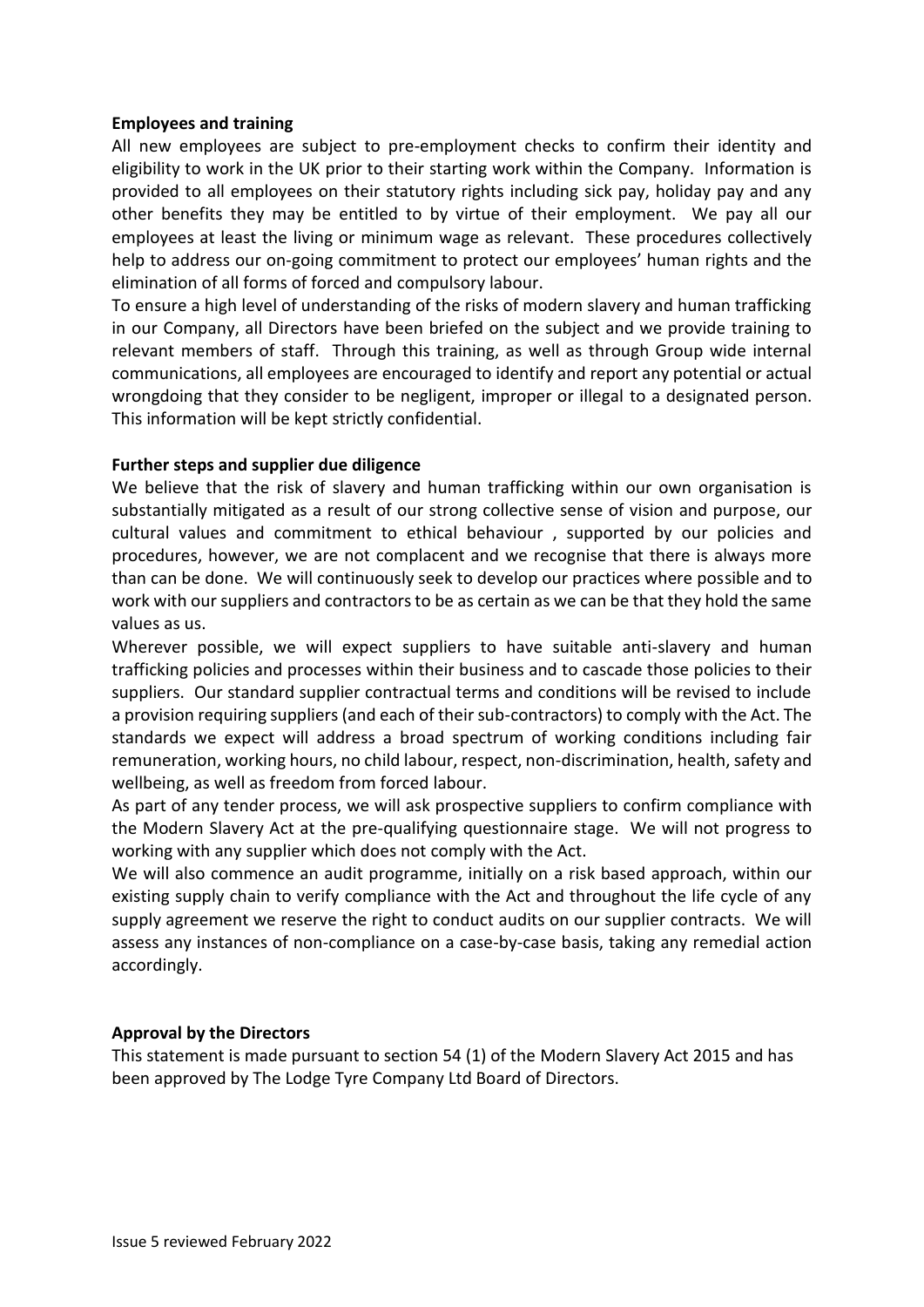## **What is not acceptable?**

It is not acceptable for you (or someone on your behalf) to:

- Give, promise to give, or offer, a payment, gift or hospitality with the expectation or hope that a business advantage will be received, or to reward a business advantage already given;
- Give, promise to give, or offer, a payment, gift or hospitality to a government official, agent or representative to "facilitate" or expedite a routine procedure;
- Accept payment from a third party that you know or suspect is offered with the expectation that it will obtain a business advantage for them;
- Accept a gift or hospitality from a third party if you know or suspect that it is offered or provided with an expectation that a business advantage will be provided by us in return;
- Threaten or retaliate against another employee or person working on behalf of or representing the Company who has refused to commit a bribery offence or who has raised concerns under this policy; or
- Engage in any activity that might lead to a breach of this policy.

## **Facilitation Payments and Kickbacks**

The Company does not condone facilitation payments or "kickbacks" of any kind. Facilitation payments are typically small, unofficial payments made to secure or expedite a routine government action by a government official. Kickbacks are typically payments made in return for a business favour or advantage.

You must avoid any activity that might lead to, or suggest, that a facilitation payment or kickback will be made or accepted. You should always ask for an invoice or a receipt which details the reason for the payment.

#### **Donations**

We do not make contributions to political parties. We only make charitable donations that are legal and ethical under established laws and practices.

# **Reporting**

The prevention, detection and reporting of bribery and other forms of corruption are the responsibility of all those working for the group or under our control. All employees and other representatives are required to avoid any activity that might lead to, or suggest, a breach of this policy. You must notify your line manager as soon as possible if you believe or suspect that a conflict with this policy has occurred, or may occur in the future,

Any employee who breaches this policy will face disciplinary action, which could result in dismissal for gross misconduct.

#### **Record Keeping**

The Company keeps financial records and has appropriate internal controls in place to evidence the business reason for making payments to third parties. Accordingly, you must ensure that all expense claims relating to hospitality or gifts incurred by you on behalf of the Company for the benefit of a third party are submitted in accordance with our expenses policy and specifically record the reason for the expenditure.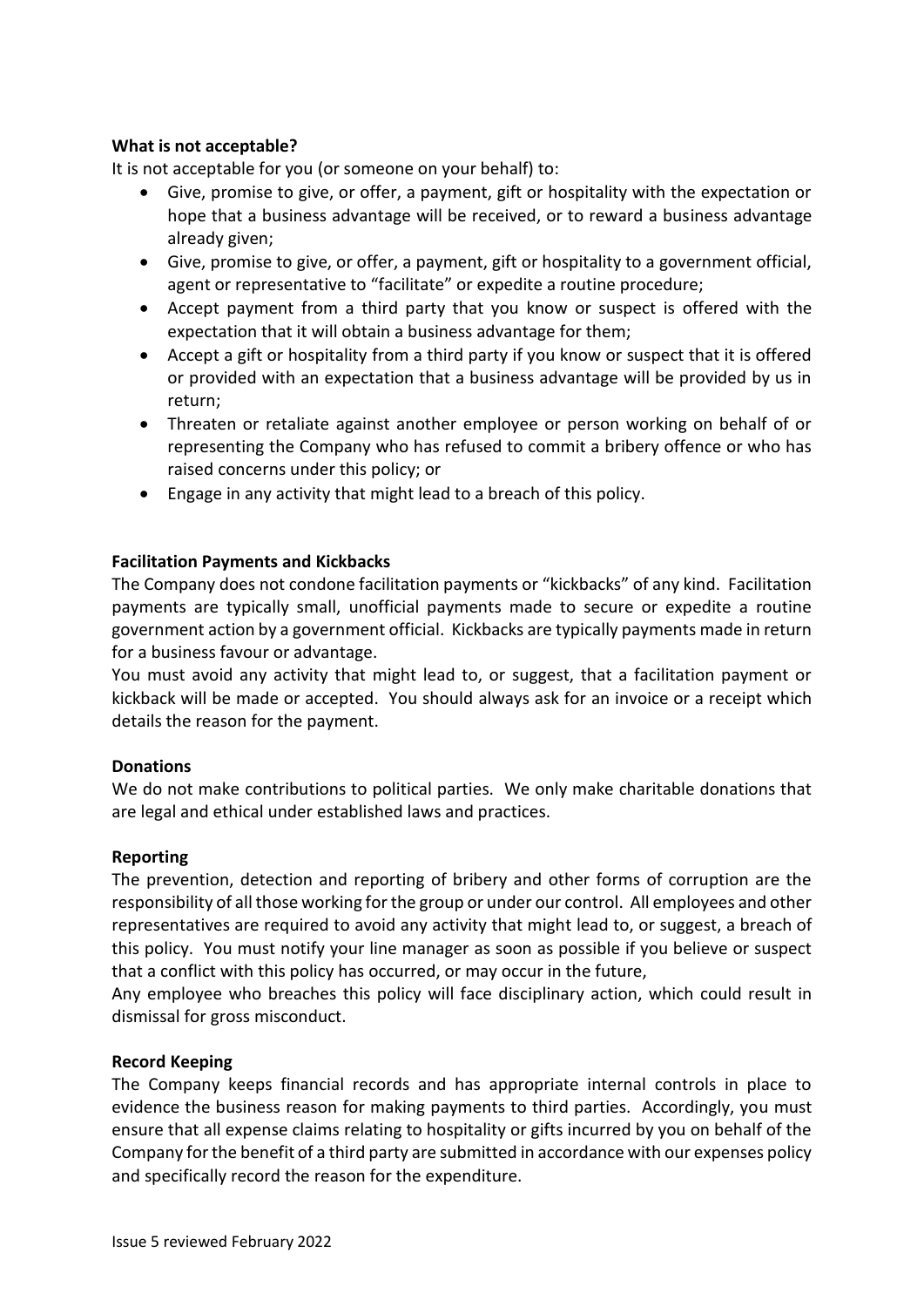In addition, you must declare and keep written record of all hospitality accepted, whether in excess of £250 or not, as well as any gifts received with a financial value perceived to be in excess of £25.

#### **How to Raise a Concern**

You are encouraged to raise concerns about any issue or suspicion of corruption at the earliest possible stage. If you are unsure whether a particular act constitutes bribery or corruption, or if you have any other queries, you should raise them with your line manager.

## **Protection**

Employees or those who are acting on behalf of the Company who refuse to accept or offer a bribe, or those who raise concerns or report another's wrongdoing are sometimes worried about possible repercussions.

The Company encourages openness and will support anyone who raises genuine concerns in good faith under this policy, even if they turn out to be mistaken. The Company is committed to ensuring no one suffers any detrimental treatment as a result of refusing to take part in bribery or corruption, or because of reporting in good faith their suspicion that an actual or potential bribery or other corruption offence has taken place, or may take place in the future.

# **Training**

Training on this policy should form part of the induction process for all new employees. All existing employees will receive regular, relevant updates on how to implement and adhere to this policy.

#### **Responsibility for this Policy**

The Company's Board of Directors have approved and issued this policy as part of its overall responsibility for ensuring the group complies with its legal and ethical obligation, and that all those under the Company's control comply with it.

Management at all levels are responsible for ensuring those reporting to them are made aware of and understand this policy, and are given adequate and regular training on it. Our zero-tolerance approach to bribery and corruption must be communicated to all suppliers, contractors and business partners at the outset of our business relationship with them and as appropriate thereafter.

# **Monitoring and Review**

Our Finance Director will monitor the effectiveness and review the implementation of this policy regularly, and will report to the Board of Directors on its suitability, adequacy and effectiveness. Any improvements identified by the Board of Directors will be made as soon as possible.

Employees and those who are acting for or on behalf of the Company are invited to comment on this policy and suggest ways in which it might be improved.